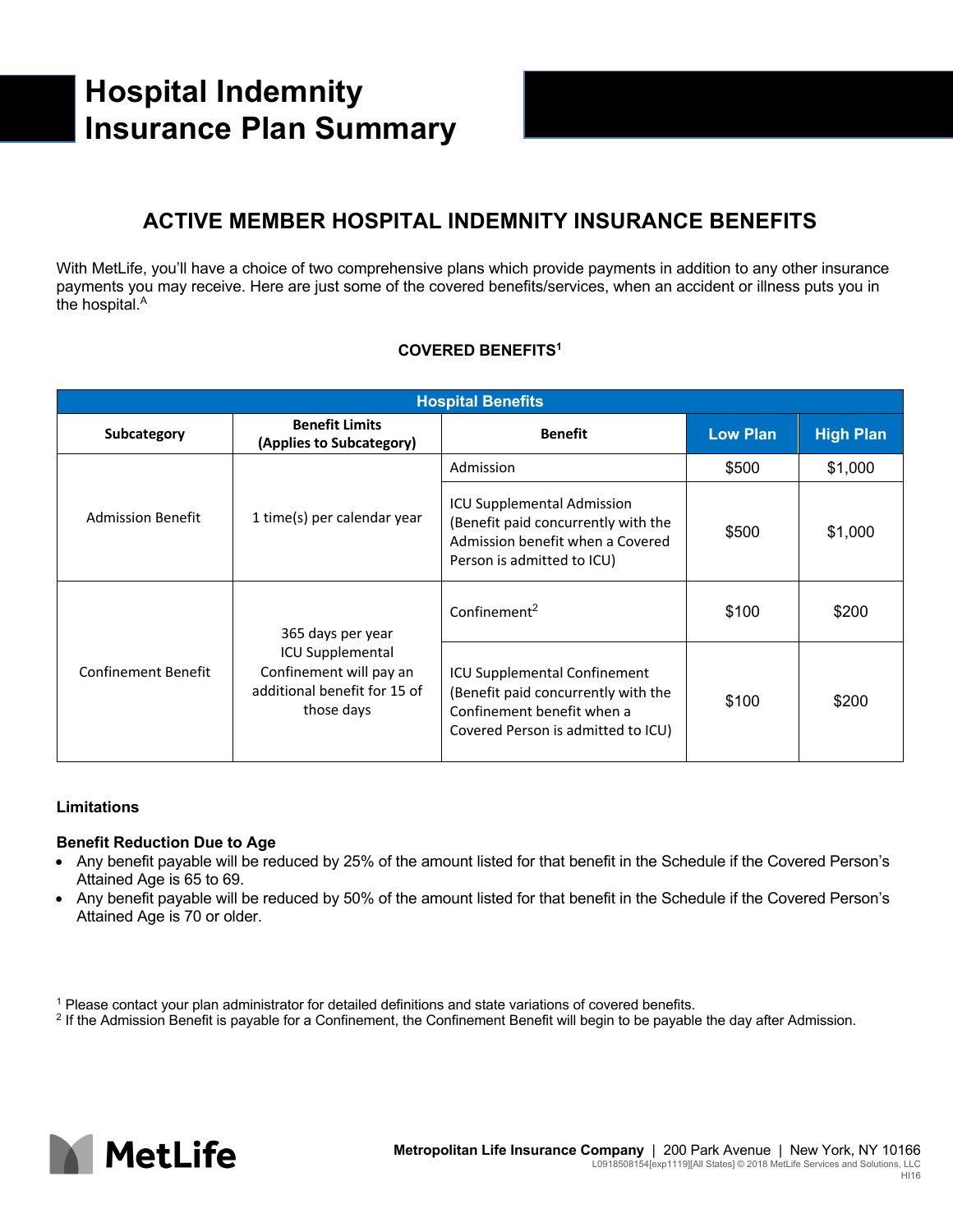### **BENEFIT PAYMENT EXAMPLES FOR HIGH PLAN**

Susan has chest pains at home and after contacting her doctor she is instructed to head to her local hospital. Upon arrival, the doctor examines Susan and advises that she requires immediate admission to the Intensive Care Unit for further evaluation and treatment.

After 2 days in the Intensive Care Unit, Susan moves to a standard room and spends 2 additional days recovering in the hospital.

Susan was released to her primary care physician for follow-up treatment and observation. Her primary doctor is now keeping a close watch over Susan's overall health.

Depending on her health insurance, Susan's out-of-pocket costs could run into hundreds of dollars to cover expenses like insurance co-payments and deductibles. MetLife Group Hospital Indemnity Insurance payments can be used to help cover these unexpected costs or in any other way Susan sees fit.

### **Example #1: Under Age 65**

| <b>Covered Benefit</b><br>(Under Age 65)                              | <b>Benefit</b><br>Amount <sup>B</sup> |
|-----------------------------------------------------------------------|---------------------------------------|
| Regular Hospital Admission<br>(Day 1)                                 | \$1,000                               |
| <b>ICU Supplemental Admission</b><br>(Day 1)                          | \$1,000                               |
| <b>Regular Hospital Confinement</b><br>(Days 2,3,4 at \$200 each day) | \$600                                 |
| <b>ICU Supplemental Confinement</b><br>(Day 2)                        | \$200                                 |
| Benefits paid by MetLife<br>Group Hospital Indemnity Insurance        | \$2,800                               |

### **Example #2: Ages 65 - 69**

| <b>Covered Benefit</b><br>(Age 65 to 69 reduced by 25%)               | <b>Benefit</b><br>Amount <sup>B</sup> | <b>Benefit Amount</b><br><b>Reduced by 25%</b> |
|-----------------------------------------------------------------------|---------------------------------------|------------------------------------------------|
| <b>Regular Hospital Admission</b><br>(Day 1)                          | \$1,000                               | \$750                                          |
| <b>ICU Supplemental Admission</b><br>(Day 1)                          | \$1,000                               | \$750                                          |
| <b>Regular Hospital Confinement</b><br>(Days 2,3,4 at \$200 each day) | \$600                                 | \$450                                          |
| <b>ICU Supplemental Confinement</b><br>(Dav 2)                        | \$200                                 | \$150                                          |
| Benefits paid by MetLife<br>Group Hospital Indemnity Insurance        | \$2,800                               | \$2.100                                        |